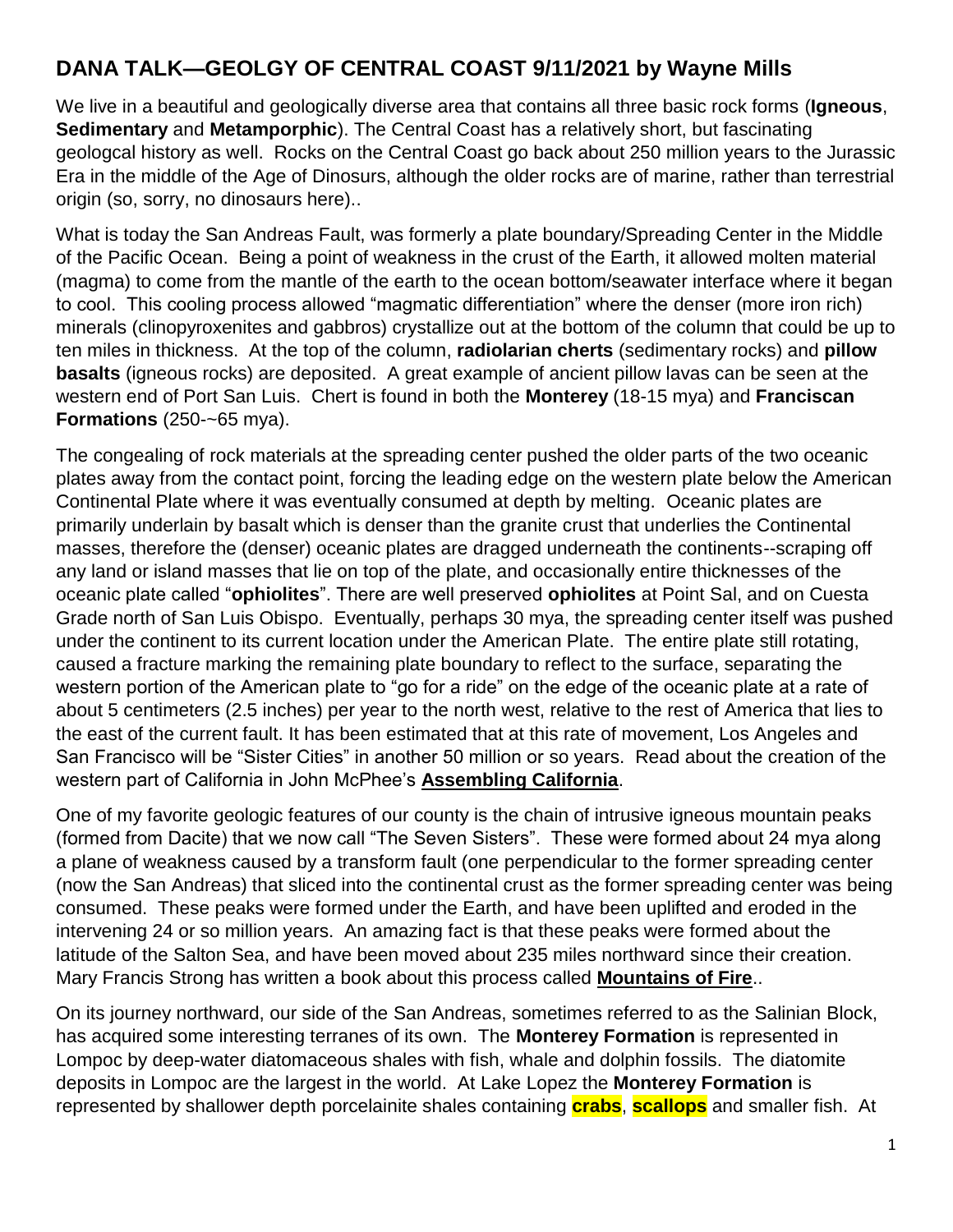Buellton, one can find fossils of pipefish in **Monterey Shale**. The 5-8 mya **Santa Margarita Formation** also contains a (fossilized) marine fauna including large scallops, agatized murexes and barnacles. At Fulger Point on the way to Sisquoc, one can collect fossil barnacles dated at about 3-4 mya. Near Jalama Beach where the **Monterey Formation** (18-15 mya) has yielded whale bones, can also be found **Cretaceous marine** fossil deposits that preexisted the subduction of the spreading center by about 25-30 mya. One fossil that came from these deposits is an **ammonite** (relative of a squid and octopus) that swam in an ocean about 70 mya. This was prior to the Cretaceous extinctions that saw the end of the dinosaurs and about 80% of all species on the Earth (65 mya).

### **THREE BASIC ROCK TYPES**

#### **The three basic kinds of rocks are:**

**Igneous rocks** that solidify from a liquid. There are **extrusive igneous** rocks that form from **lava**  outside the Earth including: basalt, andesite, obsidian, pumice and tuff, and **intrusive igneous** rocks that form from **magma** inside the earth. **Granite** is one of these, as is **Dacite** (of the 7-Sisters), **diorite, diabase and gabbro** (as found in ophiolites are other intrusive igneous rocks.

**Sedimentary rocks** are formed from **sediments** (Sedimentary Dear Watson) or by precipitation, and are compressed and then cemented together often by calcium carbonate (calcite) or silica. Examples of sedimentary rocks are **chert, conglomerate, sandstone, siltstone, jasper**, **agate** and **limestone.**

**Metamorphic rocks** have undergone change (like caterpillars to butterflies) due to being subject to varying degrees of heat and pressure. **Limestone** becomes **marble**, sandstone becomes **quartzite**, and **shale** becomes **slate**, **schist** and **gneiss** depending on the degree of metamorphism. Other metamorpohic rocks include: actinolite, tremolite, **serpentine**, **soapstone** and jade these rocks are often green because they come from the **Greenschist** Facies of low temperature, low pressure metamorphism. The next higher grade of metamorphism is the Blueschist fascies. Represented on the Central Coast by …**blueschist.**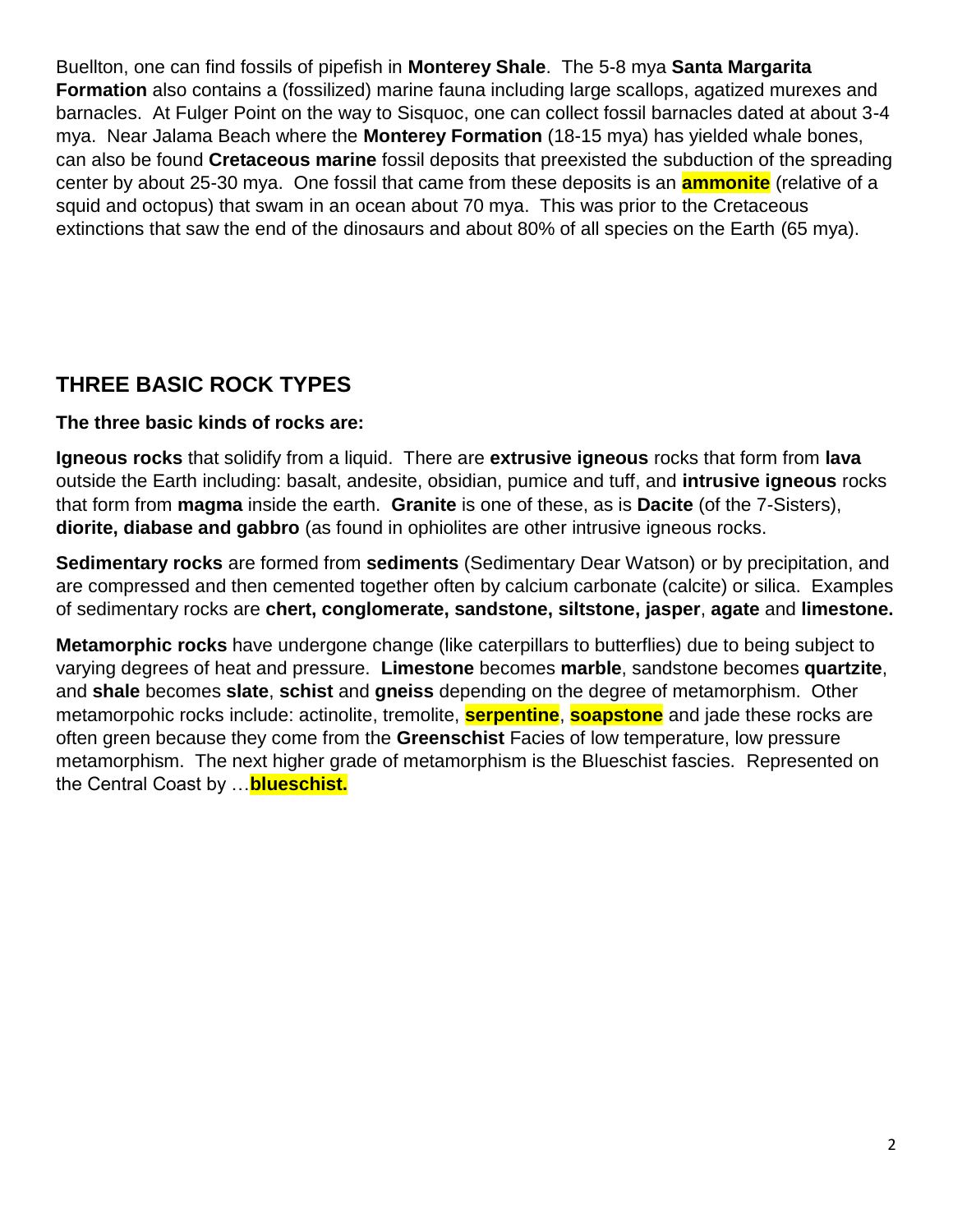### **WHAT ROCKS CAN BE FOUND ON THE CENTRAL COAST**

**Scott's Valley, Santa Cruz County** near Lockhart Gulch. There are sandy exposures that have yielded fossil Shark teeth and *Astrodapsis sp.* sand dollars.

**Clear Creek Management Area near Idria in San Benito County** has a wide variety of materials including: jade, serpentine, chrysoprase (plasma agate), benitoite, (fee dig area), and several other rare minerals.

**Near Templeton (hospital) and in Paso Robles off Highways 46 and 101**, **San Luis Obispo County.** In roadcuts and unfenced fields (if any) are the occasional biconoid, mushroom rhyolite, geodes, and occasional concretions containing Miocene aged whale bone.

**West of Atascadero on Highway 41 about PM 5.0 San Luis Obispo County.** Phosphorescent aragonite has been reported.

**Cayucos Beach off Highway 1 in Cayucos San Luis Obispo County.** Chert, brecciated jasper and other wave- rounded rocks.

**Moonstone Beach in Cambria, San Luis Obispo County** has river and ocean tumbled chalcedonies, NOT moonstone (which is a feldspar). Also found are small, rounded agates and jaspers and wave smoothed wood.

**San Simeon State Beach and Creek off Highway 1.** Mushroom rhyolite, chert, brecciated jasper and rarely sagenite agate may be found here.

**Willow Creek Beach off Highway 1, Monterey County.** Jade, chert, serpentine and even gold can be found here.

**Jade Cove, Highway 1**, **Monterey County.** On the beautiful Big Sur Coast, the drive is worth it even if you don't find any jade. Serpentine (our State Rock), chert and soapstone can also be found here.

**Behind the TV Towers off Cuesta grade, San Luis Obispo County**. Small quartz crystals have been found, but it is a tough trip!

**Nipomo off Highway 101, San Luis Obispo County.** In many local creeks and fields, Sagenite agate, marcasite agate, beanfield agate, chert and bone can be found. Most property owners here DO NOT like rockhounds because of trespassing in past years. Find a friendly landowner...Nipomo is the only location in San Luis Obispo County mentioned in California Gem Trails (3rd Edition).

**Behind Lake Lopez, San Luis Obispo County.** Off High Mountain Road near Pozo, you can find Upper Miocene age shells (Santa Margarita Formation). Closer to the Lake you can find Pecten discus (scallop) shells from the Middle Miocene (Monterey Formation).

**Figueroa Mountain Road off Highway 154, Santa Barbara County.** Take Figueroa Mountain Road north to the top of the Mountain. Pass Michael Jackson's former Neverland Ranch on the way. In the little valley next to the southern continuation of Catway Road (before you get to the campground) you can hunt for a variety of **jaspers and chert**. I found no soapstone (but a lot of **serpentine**) on Soapstone Hill there. Out on Davey Jones Road there is a geode patch wway down in the valley, but is hard to get to (ask Ralph Bishop). Gem Trails in California shows **cinnabar** near the old Red Rock Mine, and **soapstone** in many roadcuts on the eastern limb of the loop back to 154. This is Happy Canyon Road to Armor Ranch Road. The soapstone is about 11 miles from 154. The entire loop appears to be about 49 miles. The mountain is a beautiful place to camp and explore in the Spring—wildflowers and lupines galore (assuming normal rainfall).

**Jalama Beach off Highway 101 Santa Barbara County**. Go north up the beach about 2 miles to find brown travertine just before the cliffs appear to cut off beach access. There is (was?) a cool rock near here that you can crawl into. Go south (of the campground) down the beach and you can find fossil whalebone (Monterey Formation) at certain times of the year.

**Gaviota and Refugio Beaches off Highway 101 Santa Barbra County**. Here can be found fossil whalebone. The occasional fish fossil in the shales, brecciated jasper, beach agate and tan limestone concretions containing fossilized wood and bone.